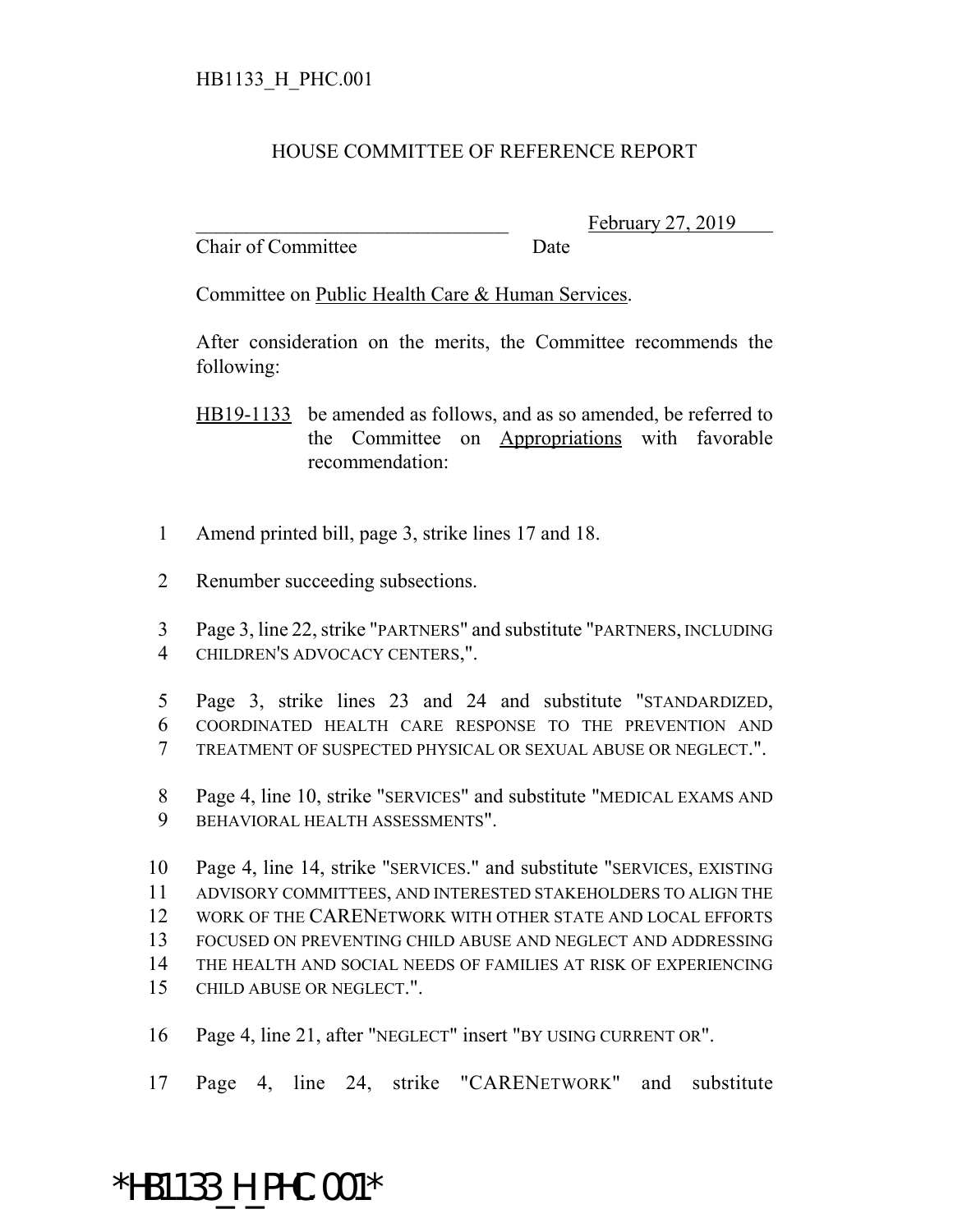"CARENETWORK, INCLUDING A REVIEW OF CURRENT NATIONAL ACCREDITATION STANDARDS,".

 Page 4, line 27, after "STREAMLINED" insert "MEDICAL AND BEHAVIORAL HEALTH".

 Page 5, line 8, after "TEAMS" insert "IN LOCAL COMMUNITIES" and strike "SUPPORT" and substitute "INPUT".

 Page 5, line 10, strike "PROVIDE" and substitute "COLLABORATE WITH EXISTING PROGRAMS IN LOCAL COMMUNITIES TO PROVIDE".

 Page 5, strike lines 13 and 14 and substitute "ABOUT RISKS AND PROTECTIVE FACTORS ASSOCIATED WITH CHILD ABUSE AND NEGLECT AND RESOURCES FOR FAMILIES TO ADDRESS THEIR HEALTH AND SOCIAL NEEDS;".

- Page 5, line 19, after "CARE;" insert "AND".
- Page 5, strike lines 20 and 21.
- Reletter succeeding paragraph accordingly.
- Page 5, line 22, strike "THE ADVISORY COMMITTEE AND".
- Page 5, after line 24, insert:

 "(3) NOTHING IN THIS SECTION SUPERCEDES THE AUTHORITY OF THE DEPARTMENT OF HUMAN SERVICES OR A COUNTY DEPARTMENT OF HUMAN OR SOCIAL SERVICES TO RECEIVE REPORTS AND COORDINATE THE OFFICIAL INVESTIGATION AND RESPONSE TO REPORTS OF CHILD ABUSE OR NEGLECT. NOTHING IN THE SECTION RELIEVES THE PARTICIPANTS IN THE CARENETWORK FROM MANDATED REPORTING REQUIREMENTS PURSUANT TO SECTION 19-3-304.".

- Page 5, strike lines 25 through 27.
- Strike page 6.
- Page 7, strike lines 1 through 17.
- Renumber succeeding section accordingly. \*\* \*\*\* \*\* \*\*\* \*\*

\*HB1133 H PHC.001\*  $-2$ -